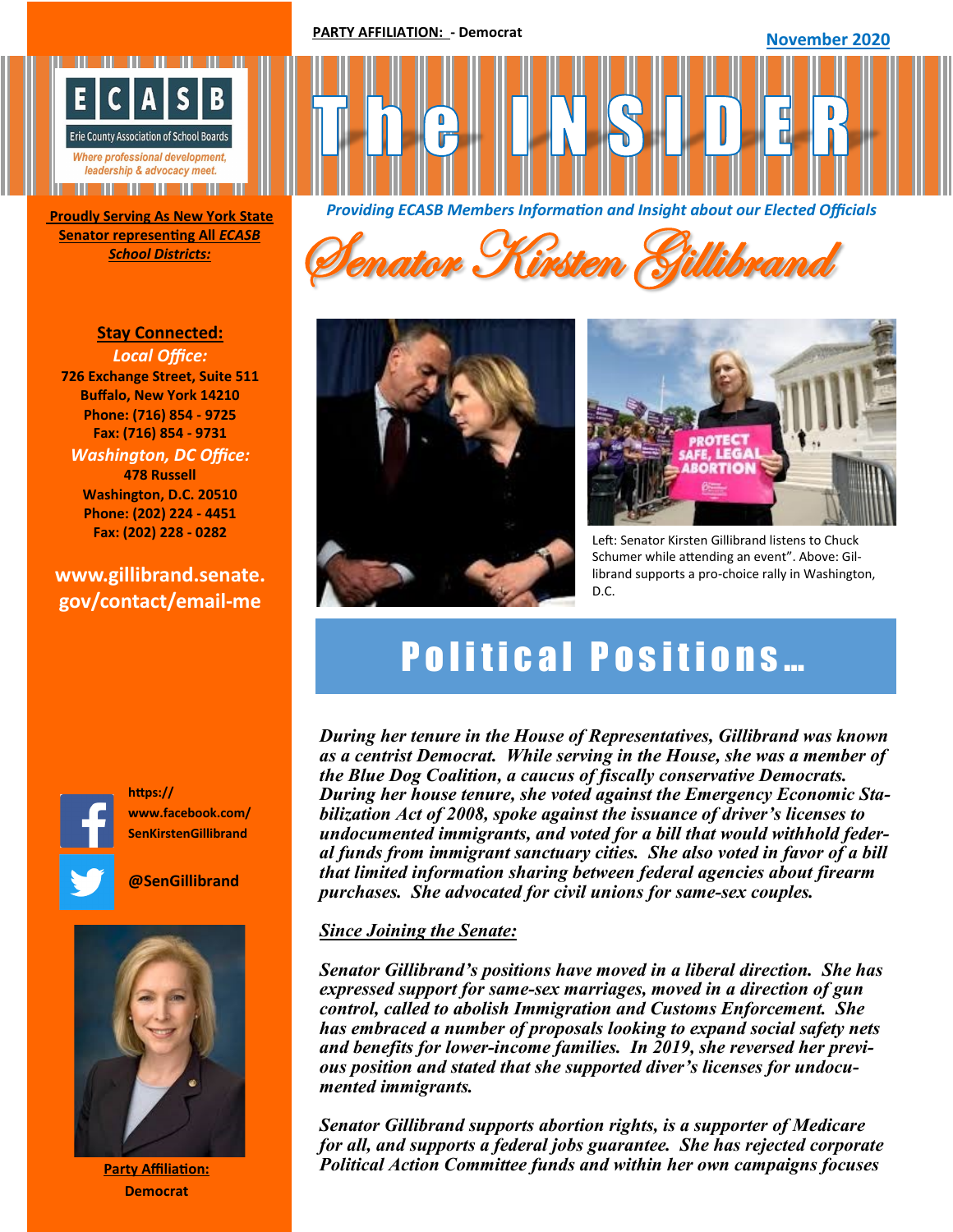

## *COMMITTEES:*

- **Committee on Environment & Public Works**
- **Committee On Armed Services**
- **Committee on Agriculture, Nutrition, and Forestry**
	- **Committee on Aging**

#### **Ratings from Advocacy Organizations:**

**Human Rights Campaign 100% League of Conservation Campaign 100% Planned Parenthood Action Fund 100% American Civil Liberties 86% US Chamber of Commerce 40% The Club For Growth 19% Numbers USA 18% Americans for Prosperity 12% Freedom Works 0%**

*Providing ECASB Members Information and Insight about our Elected Officials* 



Senator Gillibrand was born in Albany, New York. She attended Dartmouth College and graduated from UCLA School of Law. After holding positions in government and private practice and working Hillary Clinton's 2000 US. Senate campaign, Gillibrand was elected to the United States House of Representatives in 2006 and re-elected in 2008.

When Senator Clinton's appointment as U.S. Secretary of State took place in 2009, Governor David Patterson selected Gillibrand to fill the Senate seat. Gillibrand, then won a special election in 2010.

She is married to John Gillibrand, and they have 2 children. Her parents were both attorneys and her father worked as a lobbyist. She is one of three children. She has an older brother, Douglas Rutnik and a younger sister, Erin Rutnik Tschantret. Her maternal grandparents were businessmen. Her grandmother Polly Noonan was founder of the Albany Democratic Women's Club.

During her childhood, Gillibrand used the nickname "Tina". She graduated in 1984 from Emma Willard School, all women's private school located in Troy, New York. At Dartmouth College, she marked in Asian Studies and studied in Beijing and Taiwan. She was a member of the Kappa Kappa Gamma Sorority, and while in college interned at Republican U.S. Senator Alfonse D'Amato's Albany office.

After passing the bar exam in 1991, she worked for the Manhattan-based law firm of Davis, Polk & Wardwell, but left in 1992 to serve as a law clerk to Judge Roger Miner on the United States Court of Appeals for the Second Circuit in Albany.

While working at the law firm, she served as a defense attorney for Philip Morris during major litigation, including both civil lawsuits and criminal and civil racketeering and perjury probes. She defended the company's executives against criminal investigation into whether they had committed perjury in their testimony before Congress when they claimed that they had no knowledge of a connection between tobacco smoking and cancer.

While working at the law firm, she became involved in, and eventually the leader of the Women's Leadership Forum and was greatly inspired by Hillary Clinton when she said, "If you leave all the decision-making to others, you might not like what they do and you will have no one but yourself to blame.

In 2001, she switched to the law office of Boies, Schiller and Flexner, where she transferred to their Albany office after informing them that she was interested in running for office. She worked at their office until 2005 when she began her 2006 campaign.

While working at some of the major law firms, she was able to take on pro bono cases and defended women and their children and tenants seeking safe housing conditions. She served as Special Counsel to Secretary of Housing and Urban Development, chair Andrew Cuomo. In 1999, Gillibrand began working on Hillary Clinton's 2000 U.S. Senate